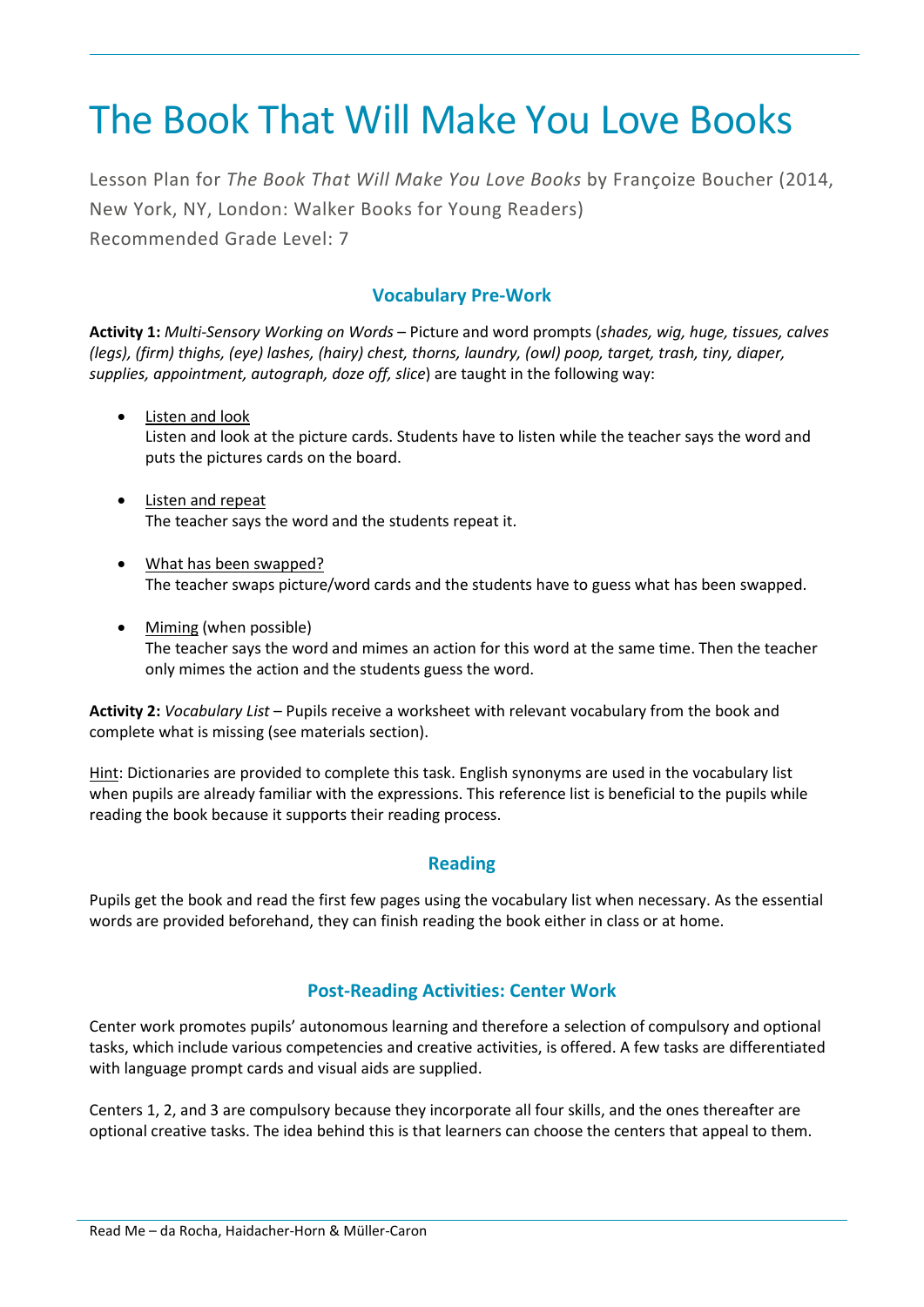#### **Center 1:** *Book Interview* (productive skills; pair work)

#### Task 1 (speaking activity)

Pupils discuss the following items:

- words they remember,
- favorite part/page,
- feelings the book evokes,
- opinions on illustrations and colors,
- rating the book.

For this activity, pupils use the worksheet, which is provided below, and the 'interviewee help card' is available for differentiation purposes.

## Task 2 (writing activity)

At this task, pupils have to turn the interview into a written report. A 'writing help card' is available for those who need it. Afterwards the pupils hand in their texts to be corrected.

## **Center 2:** *Reading Rally* (individual work)

Variation 1: For this activity, several double pages from the book are selected and displayed on the walls in and outside of the classroom. The idea behind this task is to bring movement into the lesson and therefore the pupils are encouraged to walk around with the worksheet in their hands.

Variation 2: Instead of having the pupils carry around the worksheet, the activity above can be turned into a jogging dictation. Thus, the worksheets stay on their desks, pupils move around to find the respective answers, retain what they have read, go back to their desks and write down what they remember. If they cannot recall the sentence completely, they can go back and read it as often as necessary.

Variation 3: Pupils stay seated, leaf through the book and try to find the answers.

Hint: A solution sheet is provided to allow pupils to check their answers.

#### **Center 3:** *Listening Comprehension Task* (small group exercise)

Five excerpts from the book are selected and recorded by the teacher in advance. Pupils are asked to listen to the recording. Afterwards, ten sentence strips are spread out on the desk and the learners have to identify the sentences they can remember.

## **Center 4:** *Creating Book Titles* (creative task)

Learners are encouraged to invent book spines using colored paper. Here are a few of our favorites which can be used as examples to spark your learners' creativity.

- *That Hurt!* by Sting Ray
- *The Serpent* by Ana Conda
- *The Veggie Cookbook* by Tom Ato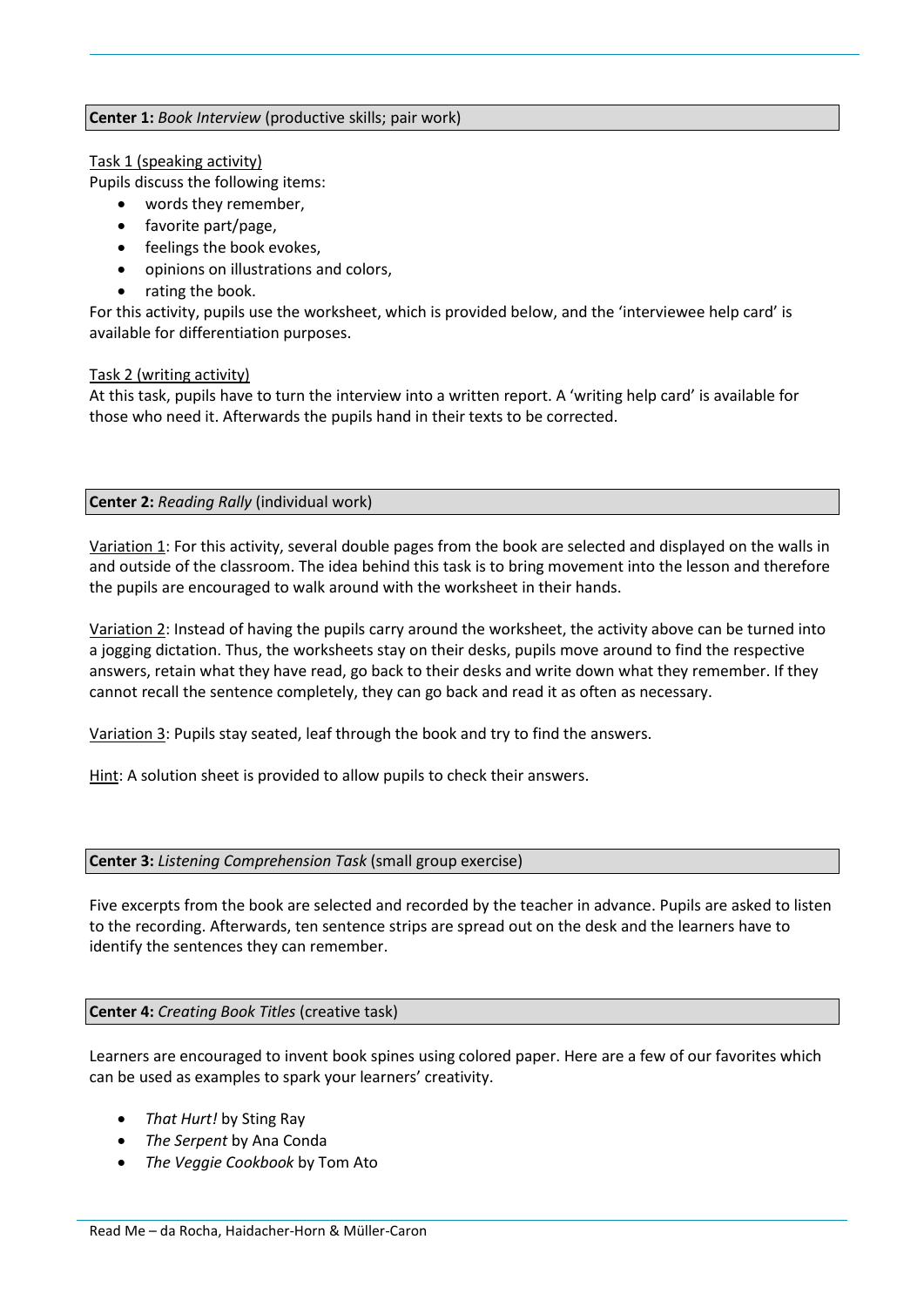**Center 5:** *Design Your Own Bookmark* (creative task)

Inspired by the character "Book Mark", the drawing of a boy who is an actual bookmark, the pupils choose their favorite quotes from the book and design personalized bookmarks accordingly.

**Center 6:** *Invent an Illness* (creative writing task)

The ficticious term 'readingitis' is used as a springboard for creating nonsensical illnesses which are related to books and reading in general. The symptoms of 'readingitis' are provided as an example.

#### **Center 7:** *Draw Your Own Comic Book Page* (creative writing task)

Learners are asked to study the illustrations in the book and draw an additional page which could be added to the original comic book. A sample page with the suggestion 'You can create your own *Facebook*' was shown as an example.



Figure 1: Samples that were created as models to inspire the students

#### **Materials Needed:**

- 1. Multiple copies of the book: one per pupil
- 2. Task sheet with instructions for each individual center optional
- 3. Center 2: pictures from the book (roughly 7 copies)
- 4. Center 3: sentence strips (roughly 5-7), audio recording
- 5. Center 4: various colored sheets of paper, markers and colored pencils
- 6. Centers 5 & 7: multiple A4 & A5 blank sheets of paper, highlighters (to resemble the colors used in the book) and black markers

#### **Materials Provided:**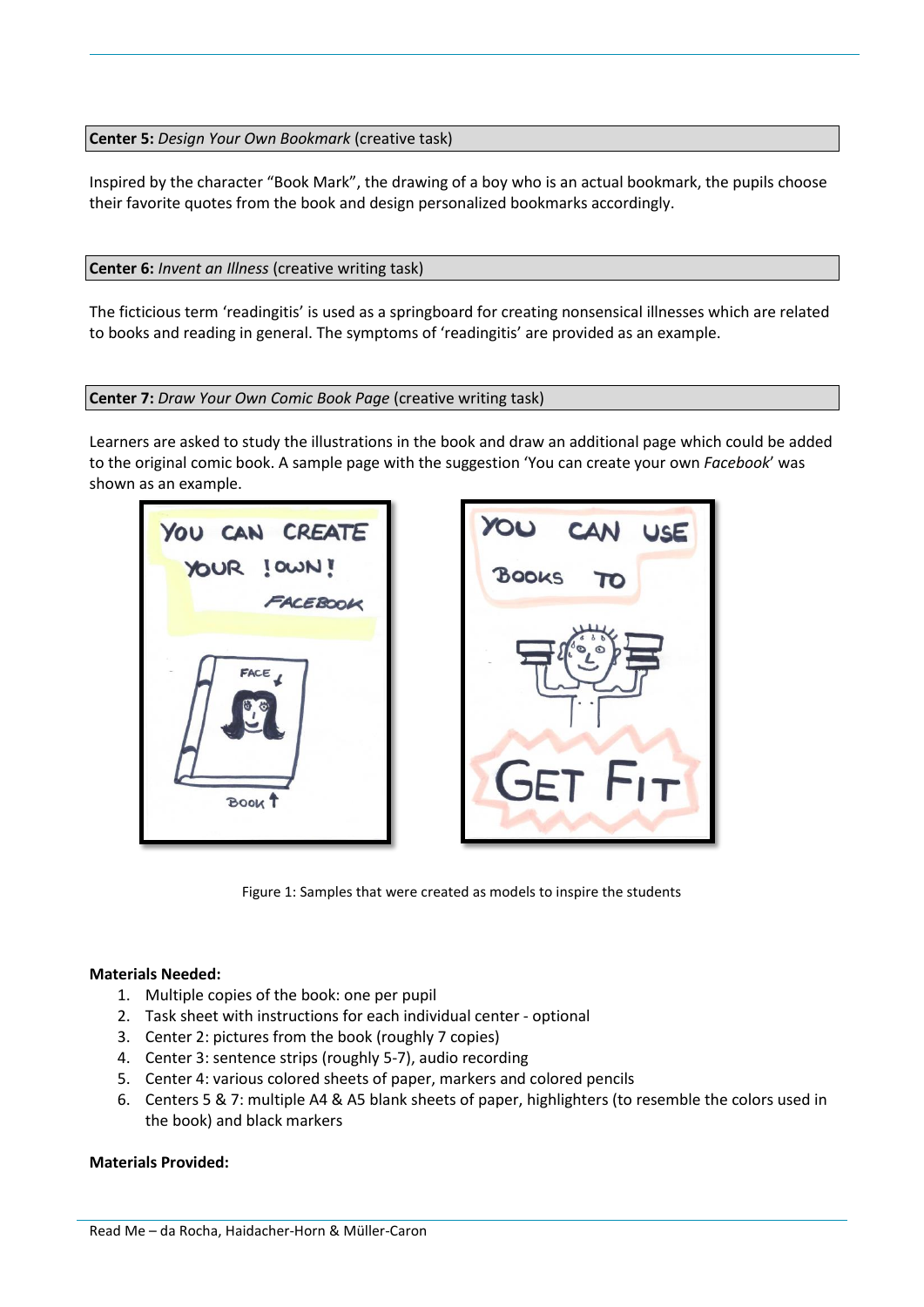- Vocabulary List
- Center 1: Reading Interview worksheet\*, interviewee help card, writing help card
- Center 2: Reading Rally worksheet\*, solution sheet
- Center 6: Invent an Illness worksheet\*

\*one copy per pupil is necessary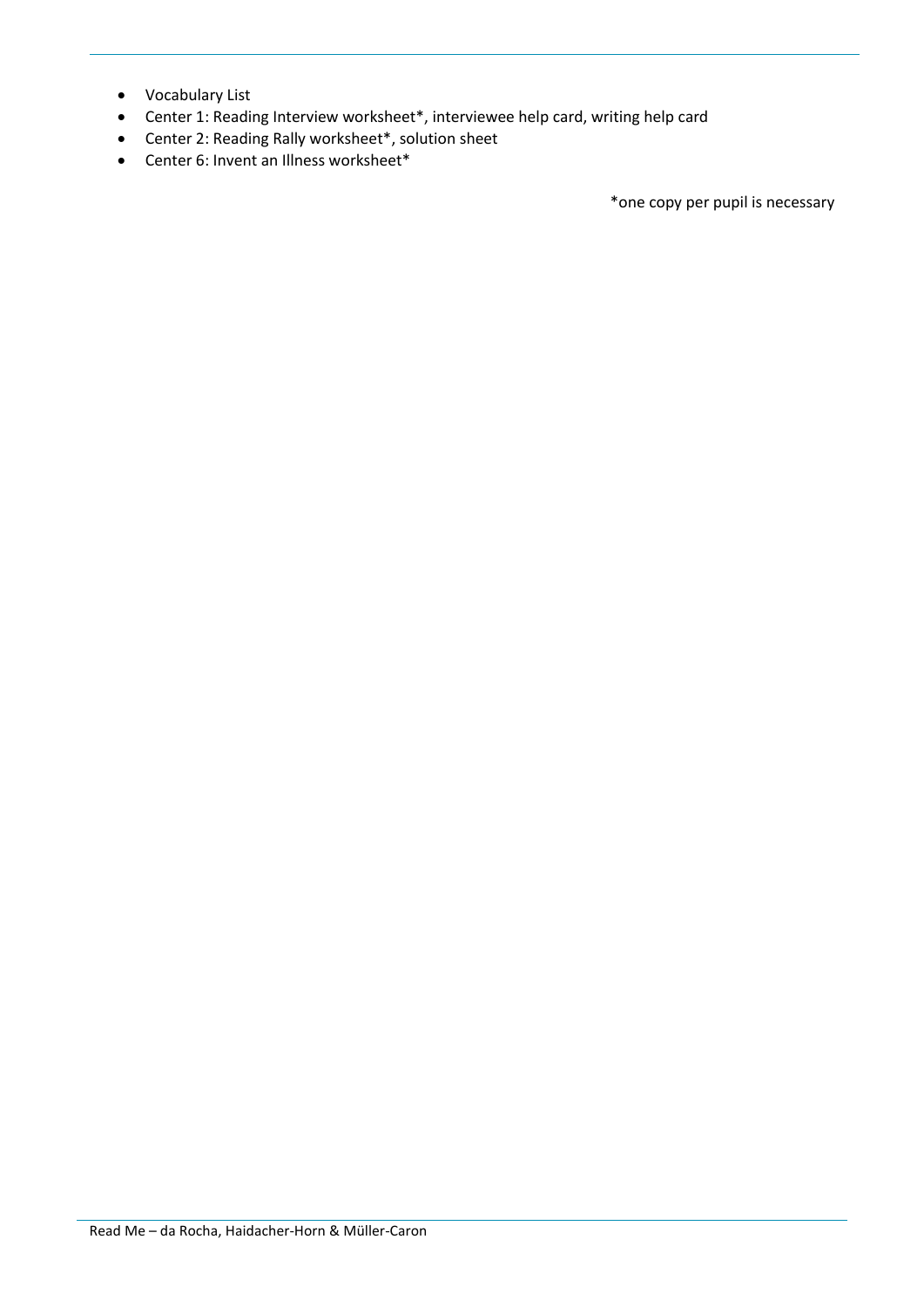# **The Book that Will Make You Love Books – Vocabulary List**

| bookmark                   |                                  |  |
|----------------------------|----------------------------------|--|
| to remain                  | bleiben                          |  |
| enchanting                 | zauberhaft                       |  |
| shades                     | sunglasses                       |  |
| wig                        |                                  |  |
| huge (very large)          |                                  |  |
| proof                      | <b>Beweis</b>                    |  |
| increase                   | steigern                         |  |
| improve                    | verbessern                       |  |
| irresistible               | unwiderstehlich                  |  |
| layers                     | Schichten                        |  |
| to polish off something    |                                  |  |
| suffer from                | leiden an                        |  |
| pretend                    | vorgeben                         |  |
| escape                     |                                  |  |
| develop                    | entwickeln                       |  |
| imagination                |                                  |  |
| advertisement              |                                  |  |
| drown                      | ertrinken                        |  |
| tissues                    |                                  |  |
| fear                       |                                  |  |
| mirage                     | Fata Morgana                     |  |
| interior                   | innen                            |  |
| abominable (awful)         |                                  |  |
| dignity                    | Würde                            |  |
| barge into                 | hereinplatzen                    |  |
| stark naked                | splitternackt                    |  |
| due date                   |                                  |  |
| a (book) fine              | Mahngebühr                       |  |
| show-off                   |                                  |  |
| liar                       |                                  |  |
|                            |                                  |  |
| swamp                      | verhungern                       |  |
| starve                     |                                  |  |
| jar of pickles             |                                  |  |
| Good riddance!             | Ein Glück, dass ich den los bin! |  |
| partial remains            | Überreste                        |  |
| unique                     | einzigartig                      |  |
| bad mood                   |                                  |  |
| calf - calves (lower legs) |                                  |  |
| firm thighs (upper legs)   |                                  |  |
| long lashes                |                                  |  |
| chest                      |                                  |  |
| thorns                     |                                  |  |
| to wilt                    | welken, verblühen                |  |
| skip pages                 | Seiten überblättern              |  |
| commercial break           | Werbepause                       |  |
| straightforward            | ehrlich, direkt                  |  |
| let you down               | (dich) enttäuschen               |  |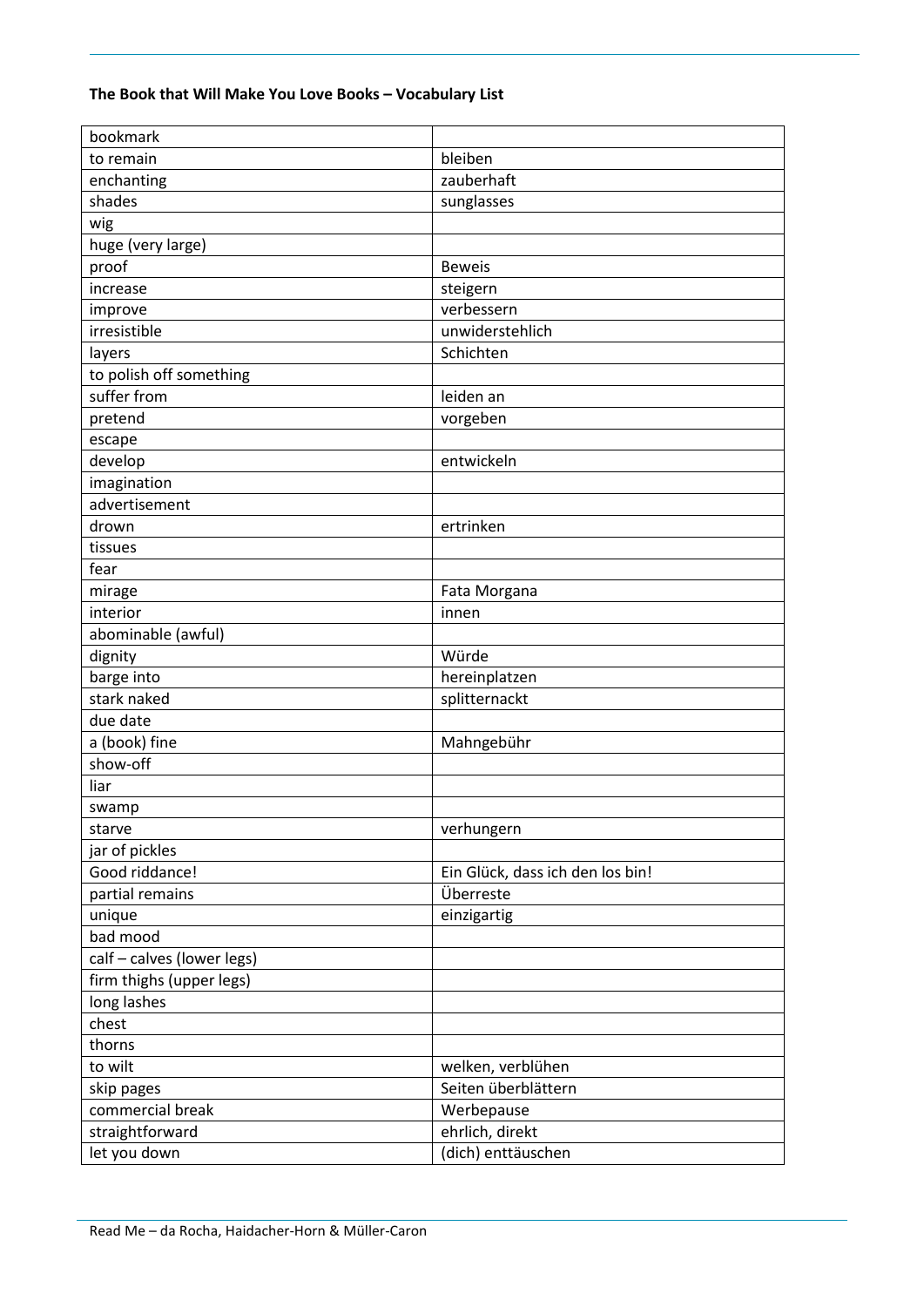| sulk                               | schmollen                               |  |
|------------------------------------|-----------------------------------------|--|
| power outage                       | Stromausfall                            |  |
| something unmentionable            | etwas Unaussprechliches                 |  |
| invisible                          | unsichtbar                              |  |
| invent                             |                                         |  |
| expiration date                    |                                         |  |
| sprouts                            | Sprossen                                |  |
| to be dumped by someone            | verlassen werden                        |  |
| to dawn                            | jmdm. dämmert etwas                     |  |
| appear                             | erscheinen                              |  |
| immediately                        |                                         |  |
| laundry                            |                                         |  |
| to fulfill your wildest dreams     | deine wildesten Träume erfüllen         |  |
| mind                               | Geist                                   |  |
| poop and pellets                   |                                         |  |
| Nobody is any the wiser!           | Niemand ist klüger als zuvor!           |  |
| target                             |                                         |  |
| tiny                               |                                         |  |
| pollute                            |                                         |  |
| hijacking                          | Entführung                              |  |
| diaper                             |                                         |  |
| under the covers                   | unter der Decke                         |  |
| supplies                           | Vorräte                                 |  |
| suggestion                         | Empfehlung / Vorschlag                  |  |
| avoid being disturbed by strangers | um zu vermeiden, von Fremden gestört zu |  |
|                                    | werden                                  |  |
| snooze                             |                                         |  |
| appointment                        |                                         |  |
| rude gestures                      | unhöfliche Gesten / Handbewegungen      |  |
| (magic) vibes                      | (magische) Schwingungen                 |  |
| over the top                       | übertrieben                             |  |
| autograph                          |                                         |  |
| cod                                | Kabeljau / Dorsch                       |  |
| occasionally                       | gelegentlich                            |  |
| doze off                           | start falling asleep                    |  |
| nasty                              |                                         |  |
| hint                               | Hinweis                                 |  |
| cope with                          | zurechtkommen / fertig werden mit       |  |
| nibble                             | a small bite                            |  |
| slice                              | a piece of                              |  |
| pile of books                      | Stapel von Büchern                      |  |
| pass out                           | ohnmächtig werden                       |  |
| trash                              | rubbish, garbage                        |  |
| mind-numbing                       | (geistig) lähmend / langweilig          |  |
| folks                              | people, parents                         |  |
| loads                              | many, a lot of                          |  |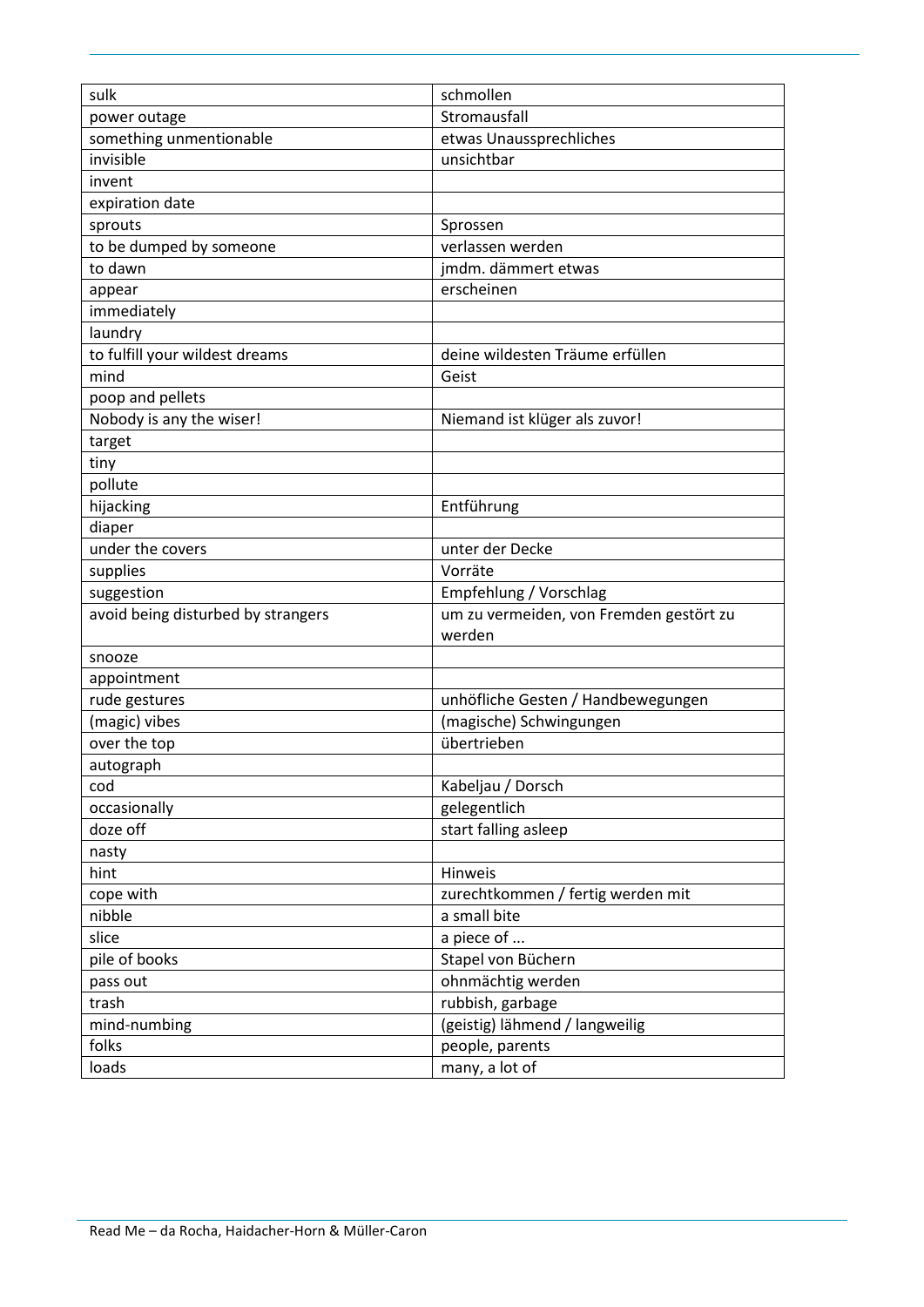**Center 1:** *Book Interview*

| <b>READING INTERVIEW</b>                                                                                                               |            |
|----------------------------------------------------------------------------------------------------------------------------------------|------------|
| I) Interview someone and start your interview with:                                                                                    |            |
| Excuse me (name ________________), do you have time for an interview?                                                                  |            |
| $\Box$ What new words do you remember from the book? Name 5-7.                                                                         |            |
| $\Box$ What is your favorite part (page) of the book?                                                                                  |            |
| $\Box$ How did the book make you feel?                                                                                                 |            |
| $\Box$ What did you think of the illustrations and colors used in the book? Did you like them or not?<br>What did you like about them? |            |
| $\Box$ How would you rate this book? How many stars would you give it? (1-5; five being the best).<br>Why?                             |            |
|                                                                                                                                        | LOVE BOOKS |
| That is it for today. Thank you for your time. Good-bye.                                                                               |            |
| II) Now write a report. Get a help card if you need it.<br>Start: I interviewed                                                        |            |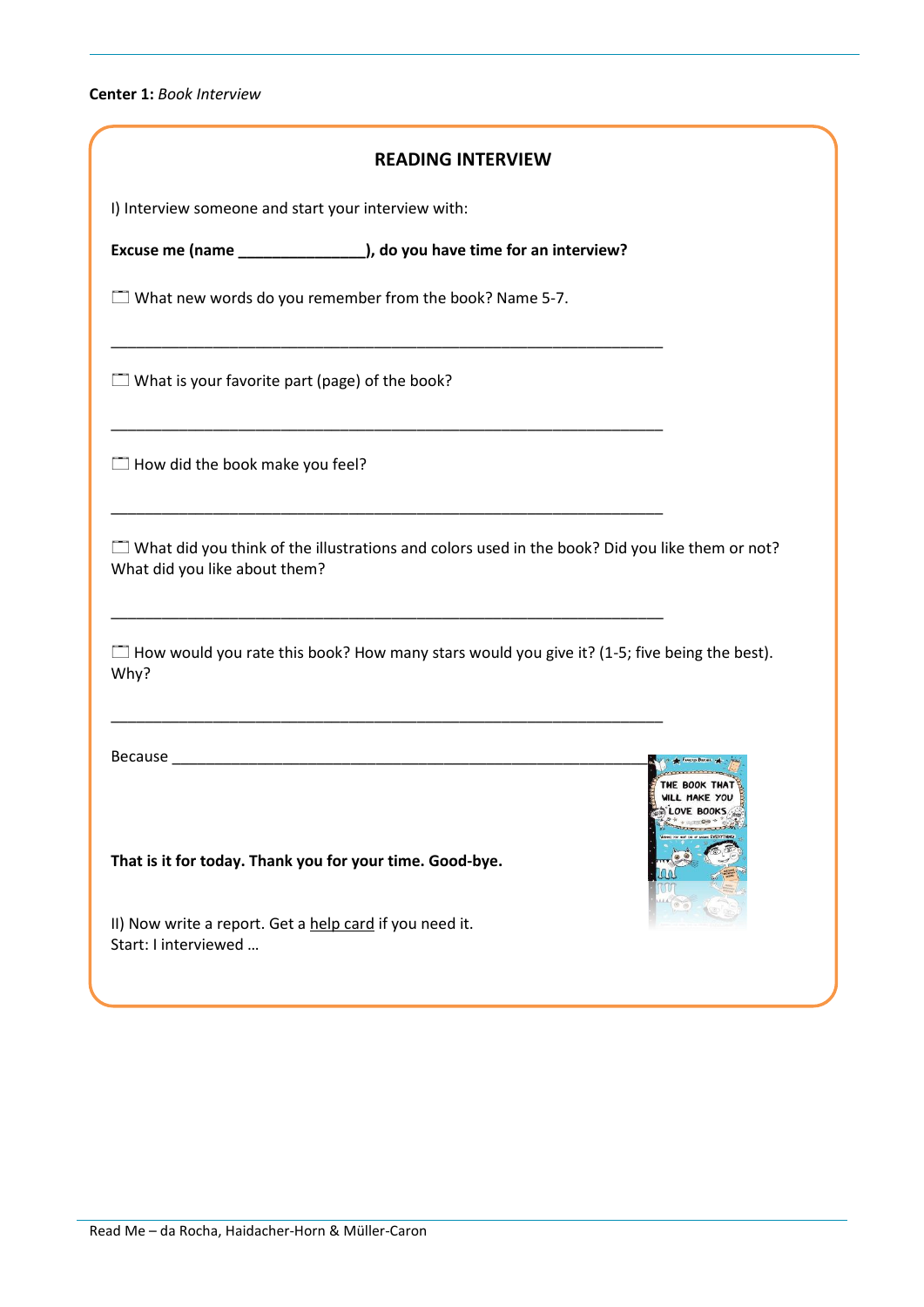# **INTERVIEWEE'S** HELP CARD

I remember (5) words. They were …

My favorite part of the book is the part about …

The book made me feel … curious / happy / like laughing / sad / disappointed / confused / tired / like reading more / better about reading a book in English

I liked (didn't like) the illustrations and use of color in the book, because …

the colors were too bright / the illustrations were boring / the illustrations were funny / the colors were bright and lively / the colors and illustrations weren't his/her taste / not many colors were used / …

I would give the book (5) stars because …

it was a quick read / it was easy to understand with the pictures / it was fun reading a book in English / the book was too long / the book was too difficult / I don't like comics / it was easy to understand / it was short / …

# **REPORTING on the INTERVIEW** (WRITING HELP CARD)

I interviewed …

She/he told me that she/he remembered 5 words. They were …

Her/his favorite part of the book was the part about …

The book made (name) feel … curious / happy / like laughing / sad / disappointed / confused / tired / like reading more / better about reading a book in English

She/he liked (didn't like) the illustrations and use of color in the book, because … the colors were too bright / the illustrations were boring / the illustrations were funny / the colors were bright and lively / the colors and illustrations weren't his/her taste / not many colors were used / …

She/he said that she/he would give the book 5 stars because …

it was a quick read / it was easy to understand with the pictures / it was fun reading a book in English / the book was too long / the book was too difficult / she/he didn't like comics / it was easy to understand / it was short / …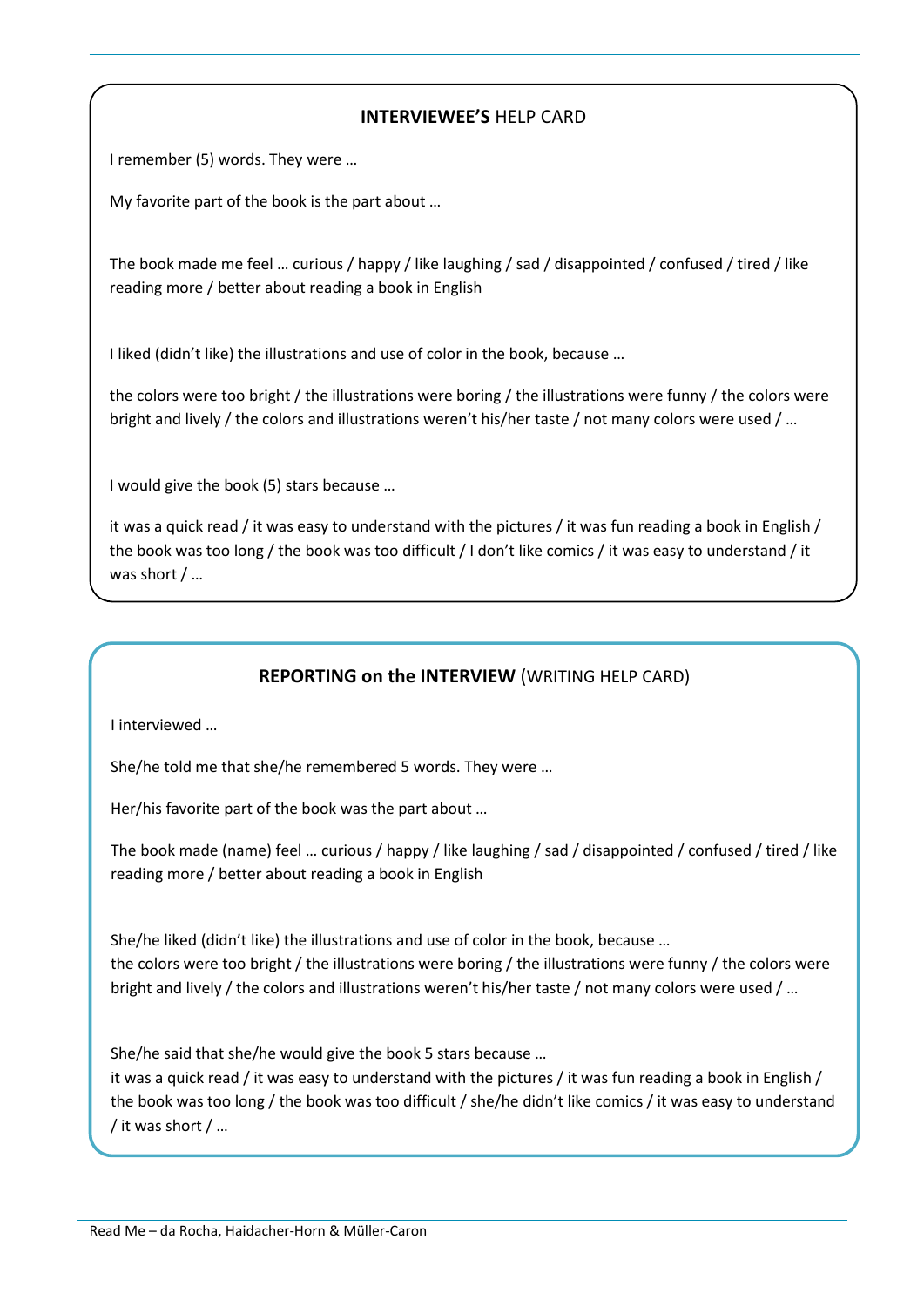#### **Center 2: Reading Rally**

#### **A READING RALLY**

- Take the worksheet, walk around and look for the answers.
- Once you've found the correct answer, write it down.
- Check your answers with the solution sheet.

1) Which different emotions can books make you feel? Name four.

2) What is good news?

3) Why is a book better than a computer?

4) Give 3 good reasons for giving a book as a present instead of giving flowers.

- 
- 

5) Why is a book sometimes like a lamp?

6) Why are books better than rabbits? Write down three reasons.

- 
- 

7) Knowing how to read is fantastic. Why?

8) Reading is freedom. What can you read? Give 5 examples.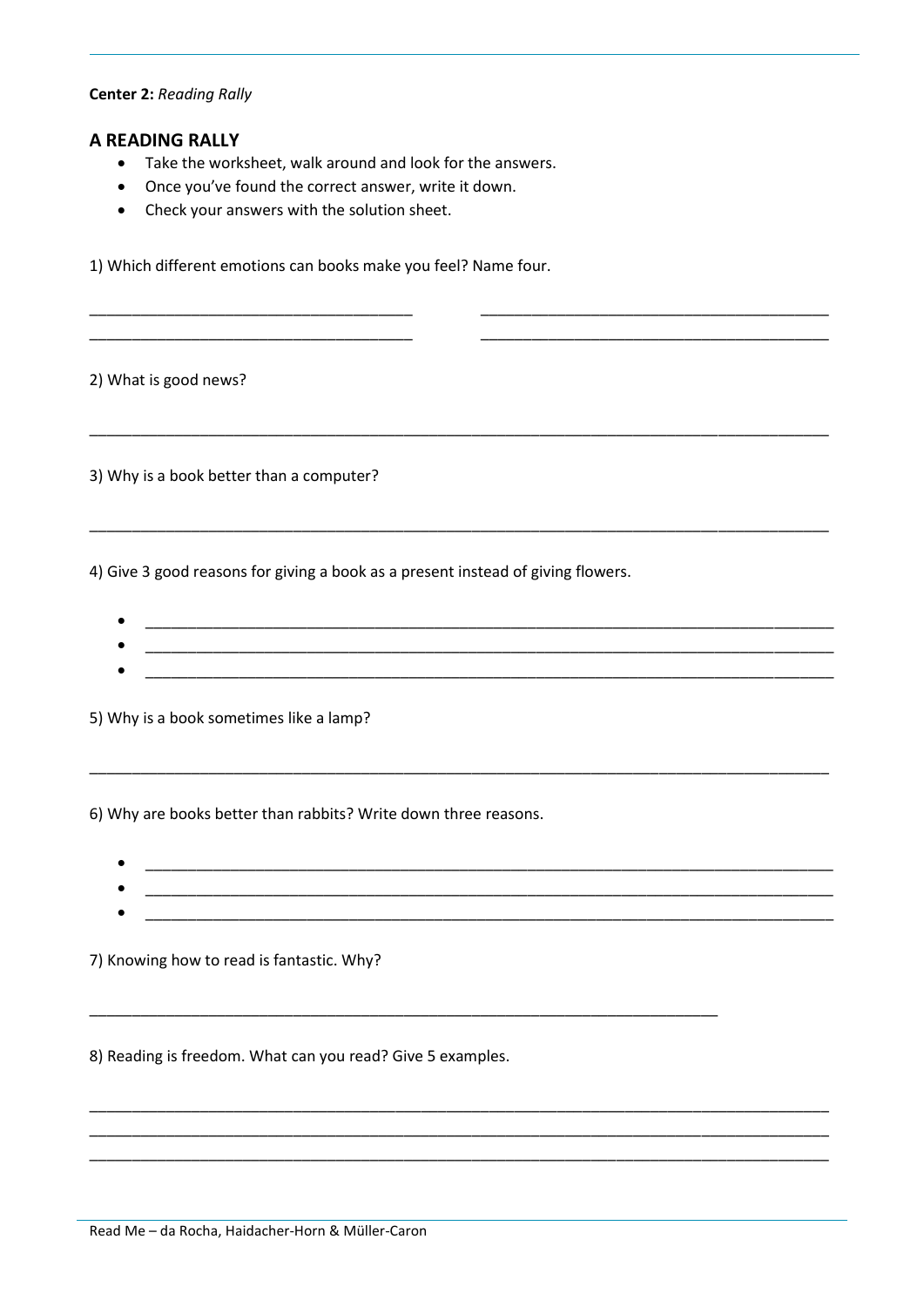## **Reading Rally – Sentences – Sample Solution Sheet\***

1) Which different emotions can books make you feel? Name four. Happiness, disappointment, anger, fear, love, wonder …

2) What is good news? A book never breaks down.

3) Why is a book better than a computer? A book never gets an awful virus like your computer does.

4) Give 3 good reasons for giving a book as a present instead of giving flowers. No thorns, no need to look for a vase, no need to change the water, …

5) Why is a book sometimes like a lamp? It sheds light on life's great questions.

6) Why are books better than rabbits? Write down three reasons. You don't have to clean out their cage every morning, you don't have to feed them every 5 minutes, they live forever, they don't smell, …

7) Knowing how to read is fantastic. Why? It feeds your brain, improves the way you think, and helps you fulfill your wildest dreams.

8) Reading is freedom. What can you read? Give 5 examples. A romantic novel, magazines, millions of comic books, your future in a crystal ball, the dictionary, …

> **\*This solution sheet pertains to the selection of pages from the book during this project. Solutions may vary according to what has been chosen for your reading rally.**